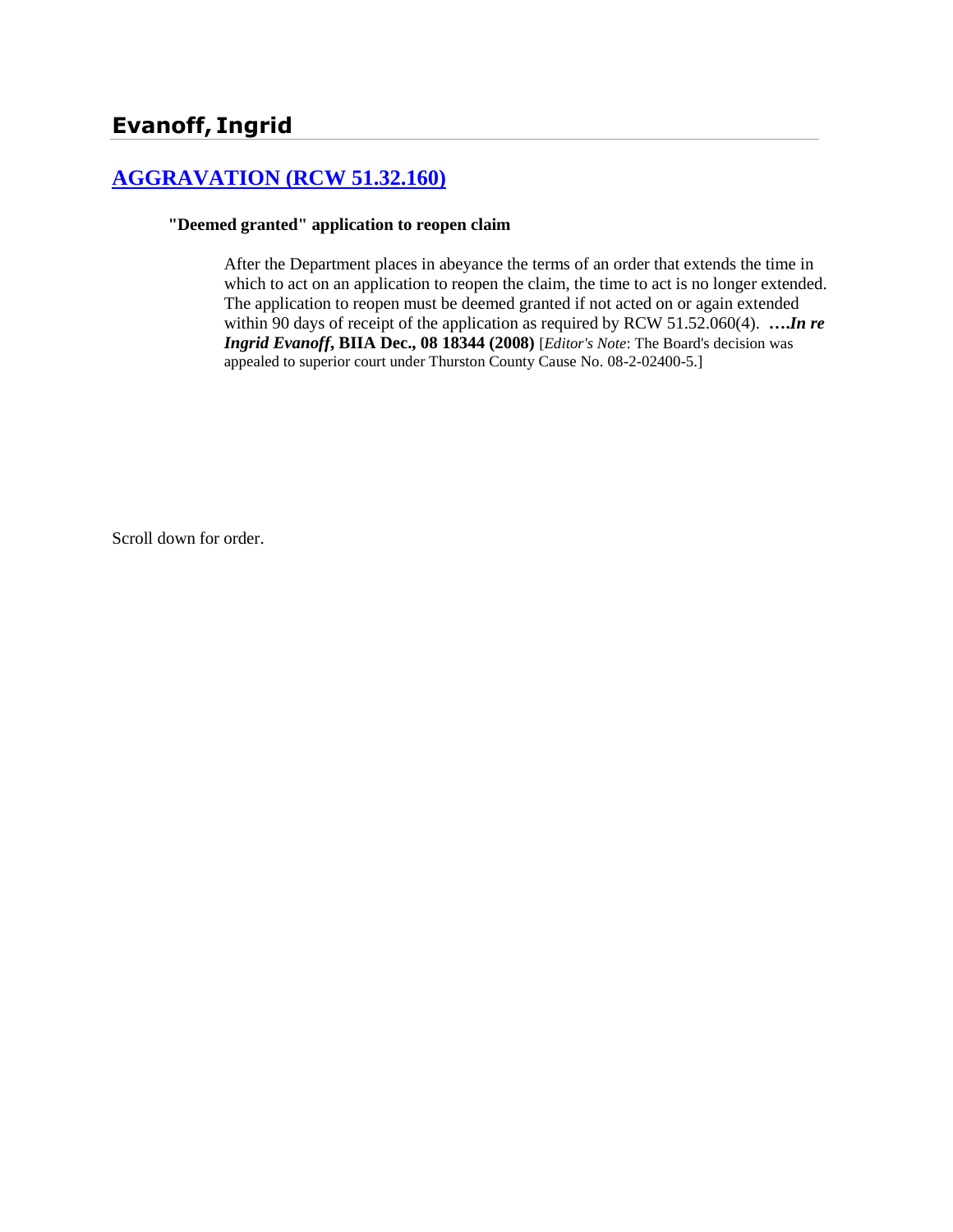## **BEFORE THE BOARD OF INDUSTRIAL INSURANCE APPEALS STATE OF WASHINGTON**

**)**

**)**

**IN RE: INGRID A. EVANOFF ) DOCKET NO. 08 18344**

**CLAIM NO. W-317395 )**

**ORDER GRANTING RELIEF ON THE RECORD**

The claimant, Ingrid A. Evanoff, filed an appeal on September 3, 2008, from an order of the Department of Labor and Industries dated August 6, 2008. The order denied claimant's application to reopen the claim.

Our review of the Department record reveals that on March 10, 2008, the claimant filed an application to reopen this claim with the Department. The Department issued an order on June 3, 2008, extending until August 7, 2008, the time by which it must make a decision on the claimant's application to reopen the claim. The claimant filed an appeal with this Board on July 23, 2008, to the Department's June 3, 2008 extension order; the appeal was assigned Docket No. 08 16971. On August 4, 2008, the Department entered an order holding the June 3, 2008 order in abeyance; and on August 8, 2008, the Board entered an order in the appeal assigned Docket No. 08 16971, denying that appeal and returning the case to the Department for further action. On August 6, 2008, the Department entered the order here on appeal. Our further review of the Department record reveals that on September 10, 2008, the Department finally entered an order affirming the provisions of the June 3, 2008 extension order.

The Department must enter an order denying an application to reopen the claim, if at all, within 90 days after the application is filed with the Department or the claim is deemed to be reopened. However, the Department may, for good cause, extend for up to sixty days the time by which the order denying the application must be entered. RCW 51.32.160(1)(d). In this case the application to reopen the claim was filed on March 10, 2008. Any order denying that application, or any order extending the time by which to deny the application, must have been entered no later than June 9, 2008. The Department entered its order extending the decision deadline on June 3, 2008; however it held that order in abeyance on August 4, 2008, and did not affirm the June 3, 2008 extension order until September 10, 2008.

By holding the June 3, 2008 order in abeyance in response to the claimant's appeal, the Department prevented that order from becoming final. No further extension order was issued until September 10, 2008, after the Department had denied the application to reopen the claim on August 6, 2008. But the Department had denied the claimant's reopening application after the June 9, 2008 deadline for such an order had passed, and at a time when no final order extending its time to deny the claim existed. By its own actions in holding the June 3, 2008 extension order in abeyance, the Department also suspended its authority to deny the application to reopen the claim until a further order on the issue of the extension period was entered as required by RCW 51.52.060(4). The Department did not enter that further order until September 10, 2008. Accordingly, the Department lacked the authority on August 6, 2008 to deny claimant's application to reopen the claim, and the order dated August 6, 2008 is wrong as a matter of law.